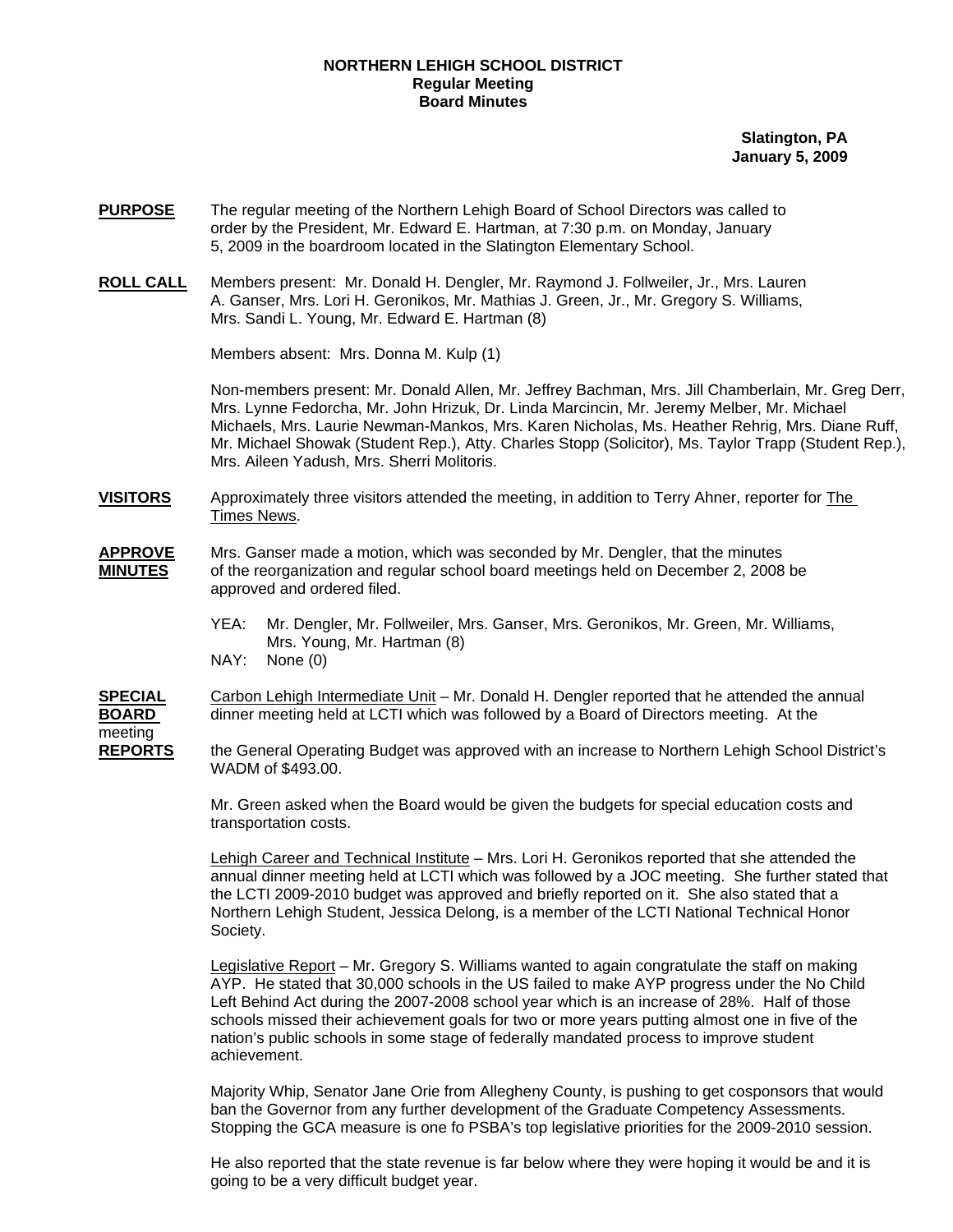**SPECIAL** Lastly, the Pennsylvania Public School Employees Retirement System came out with their rate for **BOARD** 2009. The contribution rate for school districts increased slightly from 4.76% to 4.78%. In looking **REPORTS** at charts and documentations, it is being projected that in the near future school districts are going **(cont.)** to have a very large spike in the contribution rate that they must pay into the retirement system. This spike in the school year 2012-2013 is estimated to be from 11.23% TO 16.40%. The Executive Director for PSERS stated that some school district on their own have begun to create a reserve in anticipation of the large spike. He stated that he feels this is something that our district should consider doing. Committee Reports and/or Meetings Minutes of the Technology Building and Grounds Committee Meeting held on December 3, 2008 was distributed. Minutes of the Finance Committee Meeting held on December 3, 2008 was distributed. Student Representatives to the Board Report Mr. Michael Showak and Mrs. Taylor Trapp distributed their written student representative report and verbally reported on its contents. Federal and Other Programs Update – Mrs. Lynne B. Fedorcha stated that on tonight's agenda is the approval of the Strategic Plan. Mrs. Newman stated that on Thursday night in the middle school there will be a Parent Information Night for parents of special education students. Topics being discussed will be transition and the high school student, as well as, special education services in our district. This is a mandate that needs to be done throughout the school year. Mrs. Fedorcha reported that the district has created a Curriculum and Instruction webpage on the district web site which has C&I information listed.

> Mrs. Geronikos asked based on our last strategic plan, how much of our initiatives did the district meet. What percentage of our goals were achieved? Mrs. Fedorcha stated that she felt we made 70% of our goals.

Business Manager's Report – Mr. Jeremy G. Melber stated on the agenda is a motion for an approval of an ERIP for the 2008-2009 school year. He further stated that he distributed at the table this evening the LCTI General Fund and Academic Center Budget and the CLIU #21 General Operational and Programs Services Budget for school year 2009-2010 to all Board members. Approval of these budgets will be on the next board agenda. He also talked about the resolution on the agenda for the tax increase. He stated that it was on the agenda a month ago but the state wants to see a tax structure before the Board passes the resolution. He submitted last years tax structure and now is asking for approval on the resolution from the Board. There is also a motion on the agenda to approve a lease agreement with Xerox for new copiers. The ones currently in the central office duplicating area are in a state of disrepair.

Mrs. Geronikos stated that we are going into budget season and with the meltdown of the mortgage industry, how much of an impact are we going into our budget as far as foreclosures in our district having a negative impact on the taxes that we collect.

Mr. Melber stated that he has not received the assessed value for Northampton County but he did receive for Lehigh County and it is up essentially a couple hundred thousand dollars.

Superintendent's Report – Mr. Michael W. Michaels

Mr. Michaels stated that January is School Board Recognition Month and he presented them with a gift from administration and thanked them for their service to the district.

 Mr. Michaels stated that Mr. Melber would be in contact with Mr. Green, the chairperson for the finance committee, shortly to start talking about the district's budgeting thoughts. He stated that the district needs to budget appropriately so it is not an up and down budgeting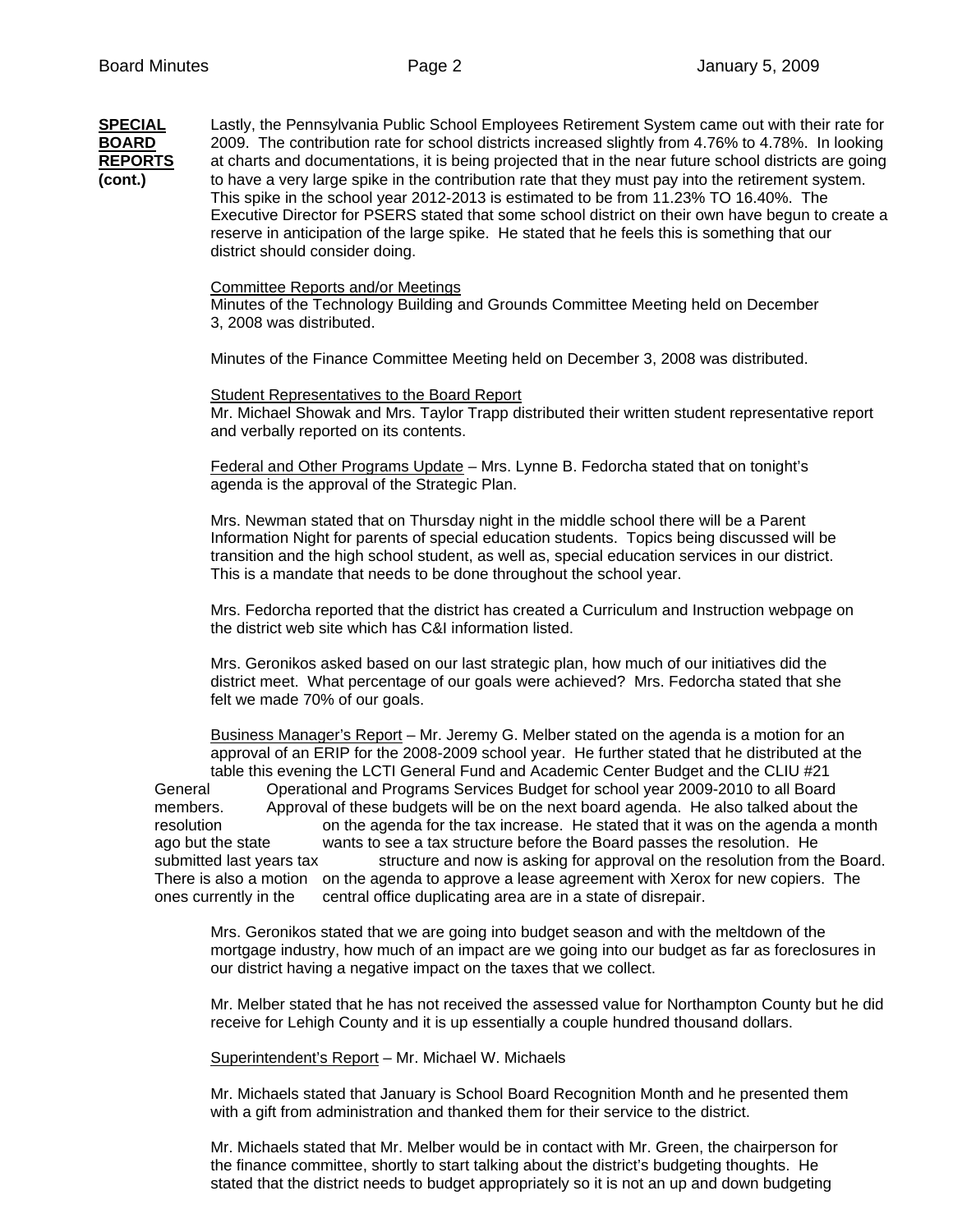cycle but more of a straight line. He stated that not only is PSERS going up but the health **SPECIAL** insurance is also going to spike dramatically next year. The key is that the district needs to **BOARD** work on these issues this budgeting year so the district does not have a major budget increase **REPORTS** next year.

**(cont.)** 

Mr. Greg Derr stated that Mrs. Fedorcha, Dr. Marcincin and he visited Polk Elementary in Pleasant Valley which was renovated about 3-4 years ago. This building was a steel modular unit built off site and then it is brought in welded and bolted together and put on concrete.

- This is as good as being built onsite. This is the concept that they are recommending to use for renovations at Slatington Elementary. They visited the Kernsville Elementary which is an open concept building very close to what Slatington Elementary has here. The Principal gave them a tour and gave them good ideas and suggestions. They also received a tour of Towamensing Elementary School to see what they have done for renovations and gather information. Today he met with the teachers at Slatington Elementary to keep them informed and would like some of them on the committee for the renovations project once the process gets underway.
	- Mr. Dengler asked if there was a cost saving in building the unit offsite.

Mr. Derr stated that there may be some cost savings but however the greatest benefit is time. These units are built during the school year while school is in session and as soon as school is over they can bring the units in and start setting pieces together and be ready for the opening of school in September with little to no disruption to teaching time.

Mr. Michaels stated that the group is going out to gather information and come up with ideas. Once they gather the information they want to share this information with the Board of Education and then collaboratively write an RFP for architectural firms. He feels it is important not to give architectural firms ideas without locking in on what we as a district would

like. Mr. Michaels stated that when the district builds something he would like it to last 40 years not 10. Mr. Michaels stated that Mr. Derr will be inviting board members to take a tour of the Polk Elementary so they can see first hand this structure.

Mr. Melber stated that a prior Board incurred \$24,000,000 worth of debt (line of credit) for renovations. Every year that money is not used, a portion of that money goes away. Currently that amount is very small but in a few years, that debt will fall drastically. When the district decides to move ahead with renovations and use that debt to pay for the renovations any kind of payment to pay off that debt structure is not subject to the rules of Act I.

Mr. Michaels stated that he would like to see the administrative offices in the same building not in an annex down the road. He strongly encouraged that the administrative offices be on campus close to everything.

**PERSONNEL** Mr. Green made a motion, which was seconded by Mrs. Ganser, that the Board of Education approves the following personnel items:

| Appointment           | Heather Kuntz*                                                  |                                                                                                                           |  |  |  |
|-----------------------|-----------------------------------------------------------------|---------------------------------------------------------------------------------------------------------------------------|--|--|--|
| Non-<br>Instructional | Assignment:                                                     | PCA for Student #2190093 at Peter Elementary School, replacing<br>Jonell Dye who resigned                                 |  |  |  |
|                       | Salary:                                                         | \$10.00 per hour/6 1/2 hours per day/5 days per week<br>(2008-2012 Educational Support Staff Memorandum of Understanding) |  |  |  |
|                       | Effective:                                                      | December 9, 2008                                                                                                          |  |  |  |
|                       | *60 day Probationary period ending on or about February 6, 2009 |                                                                                                                           |  |  |  |
|                       | Jennifer Kropf* **                                              |                                                                                                                           |  |  |  |
|                       | Assignment:                                                     | PCA for Student #1790200 at Slatington Elementary School, budgeted<br>new position in 2009-2010 school year               |  |  |  |
|                       | Salary:                                                         | \$10.00 per hour/6 1/2 hours per day/5 days per week<br>(2008-2012 Educational Support Staff Memorandum of Understanding) |  |  |  |
|                       | Effective:                                                      | January 6, 2009                                                                                                           |  |  |  |
|                       | *60 day Probationary period ending on or about March 6, 2009.   |                                                                                                                           |  |  |  |
|                       |                                                                 | ** Pending verification of missing personnel file items                                                                   |  |  |  |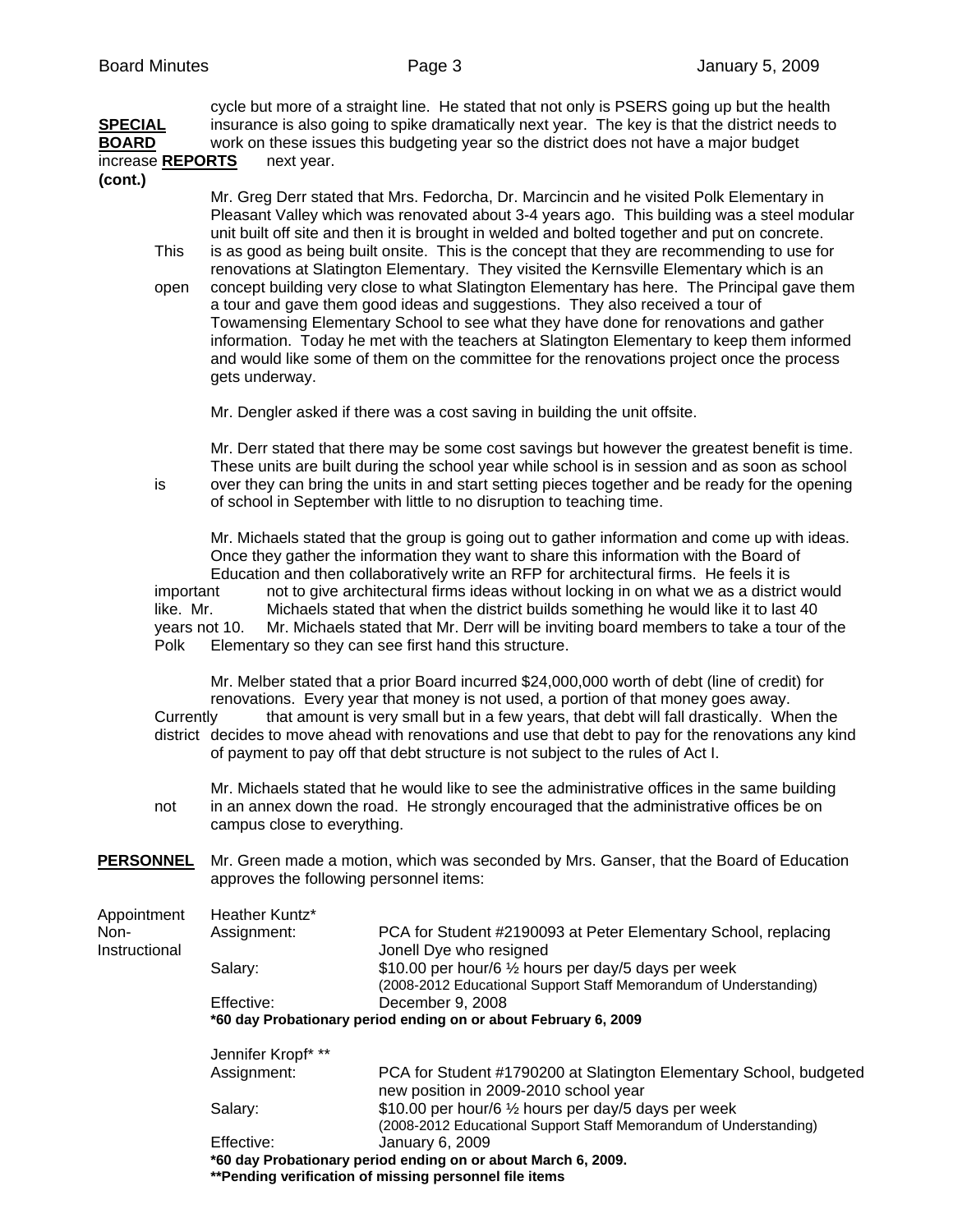| <b>PERSONNEL</b><br>(cont.)<br>Resignation<br>N. Reily | Accept the resignation of Nicole Reily from her position as $2^{nd}$ Grade Teachers Aide in the Peters<br>Elementary School effective December 23, 2008. Ms. Reily has accepted a position with a local<br>accounting firm.                                                                                                                                                                                                                                                                      |  |  |  |  |
|--------------------------------------------------------|--------------------------------------------------------------------------------------------------------------------------------------------------------------------------------------------------------------------------------------------------------------------------------------------------------------------------------------------------------------------------------------------------------------------------------------------------------------------------------------------------|--|--|--|--|
| Substitute<br>Instructional                            | Approve the following substitute teacher for the 2008-2009 school year at the 2008-2009<br>substitute teacher rates as approved on the Supplementary Personnel Salary Schedule:                                                                                                                                                                                                                                                                                                                  |  |  |  |  |
|                                                        | Michael Sosik* - Elementary<br>*Pending verification of missing personnel file items                                                                                                                                                                                                                                                                                                                                                                                                             |  |  |  |  |
| Family<br>Medical<br>Leave<br>of Absence<br>E. Kiss    | Approve the request of Ellen Kiss, High School Special Education Aide, to take a family medical<br>leave beginning December 14, 2008. Mrs. Kiss is requesting a 12 week family medical leave<br>to be followed by an unpaid leave, if necessary. She is requesting this leave to care for a family<br>member and will return to her position as soon as possible.                                                                                                                                |  |  |  |  |
| T. Simms                                               | Approve the request of Tanya Simms, High School Health & Physical Education Teacher, to take<br>a family medical leave beginning on or about March 2, 2009 and continuing until on or about May<br>4, 2009. She plans to return to her current position upon release from her doctor.                                                                                                                                                                                                            |  |  |  |  |
|                                                        | YEA:<br>Mr. Dengler, Mr. Follweiler, Mrs. Ganser, Mrs. Geronikos, Mr. Green, Mr. Williams,<br>Mrs. Young, Mr. Hartman (8)<br>NAY:<br>None $(0)$                                                                                                                                                                                                                                                                                                                                                  |  |  |  |  |
| Transition<br>HS/MS                                    | Mrs. Geronikos made a motion, which was seconded by Mr. Dengler, that the Board of Education<br>authorizes administration to advertise and move forward with the hiring of a Transition High                                                                                                                                                                                                                                                                                                     |  |  |  |  |
| School/<br>Assistant                                   | Middle School Assistant Principal.                                                                                                                                                                                                                                                                                                                                                                                                                                                               |  |  |  |  |
| Principal                                              | Mr. Williams stated that he will be voting against this motion. His no vote tonight is really a not<br>now vote. He stated that at this time if we can get by without positions and make this district still<br>work without them, we must try to do so. As things improve in the economy and get better, this<br>is the first thing he is pushing for in the future. He wants to see this current savings in the budget<br>being set aside for the possible increase to PSERS and energy costs. |  |  |  |  |
|                                                        | Mrs. Geronikos stated that she understands and respects his decision but she has been on this<br>Board long enough to know once you lose it you never get it back. That is why she will be voting<br>in favor of this motion.                                                                                                                                                                                                                                                                    |  |  |  |  |
|                                                        | Mr. Hartman stated that he also feels the same way as Mr. Williams feels and that in today's<br>economy the district can not afford this position but this is a position he would like to bring back in<br>the future.                                                                                                                                                                                                                                                                           |  |  |  |  |
|                                                        | <b>ROLL CALL:</b><br>YEA:<br>Mrs. Geronikos, Mr. Green, Mrs. Young (3)<br>NAY:<br>Mr. Dengler, Mr. Follweiler, Mrs. Ganser, Mr. Williams, Mr. Hartman (5)<br>Motion Defeated.                                                                                                                                                                                                                                                                                                                    |  |  |  |  |
| <b>POLICY</b><br>Education                             | Mr. Williams made a motion, which was seconded by Mrs. Geronikos, that the Board of<br>approves the following policy items:                                                                                                                                                                                                                                                                                                                                                                      |  |  |  |  |
| <b>Board Policy</b><br>Second                          | Approve school board policy 140.1 - Programs - Extracurricular Participation By Charter/<br>Cyber Students, as presented after second reading.                                                                                                                                                                                                                                                                                                                                                   |  |  |  |  |
| Reading                                                | Approve school board policy 249 - Pupils - Bullying/Harassment, as presented after second<br>reading.                                                                                                                                                                                                                                                                                                                                                                                            |  |  |  |  |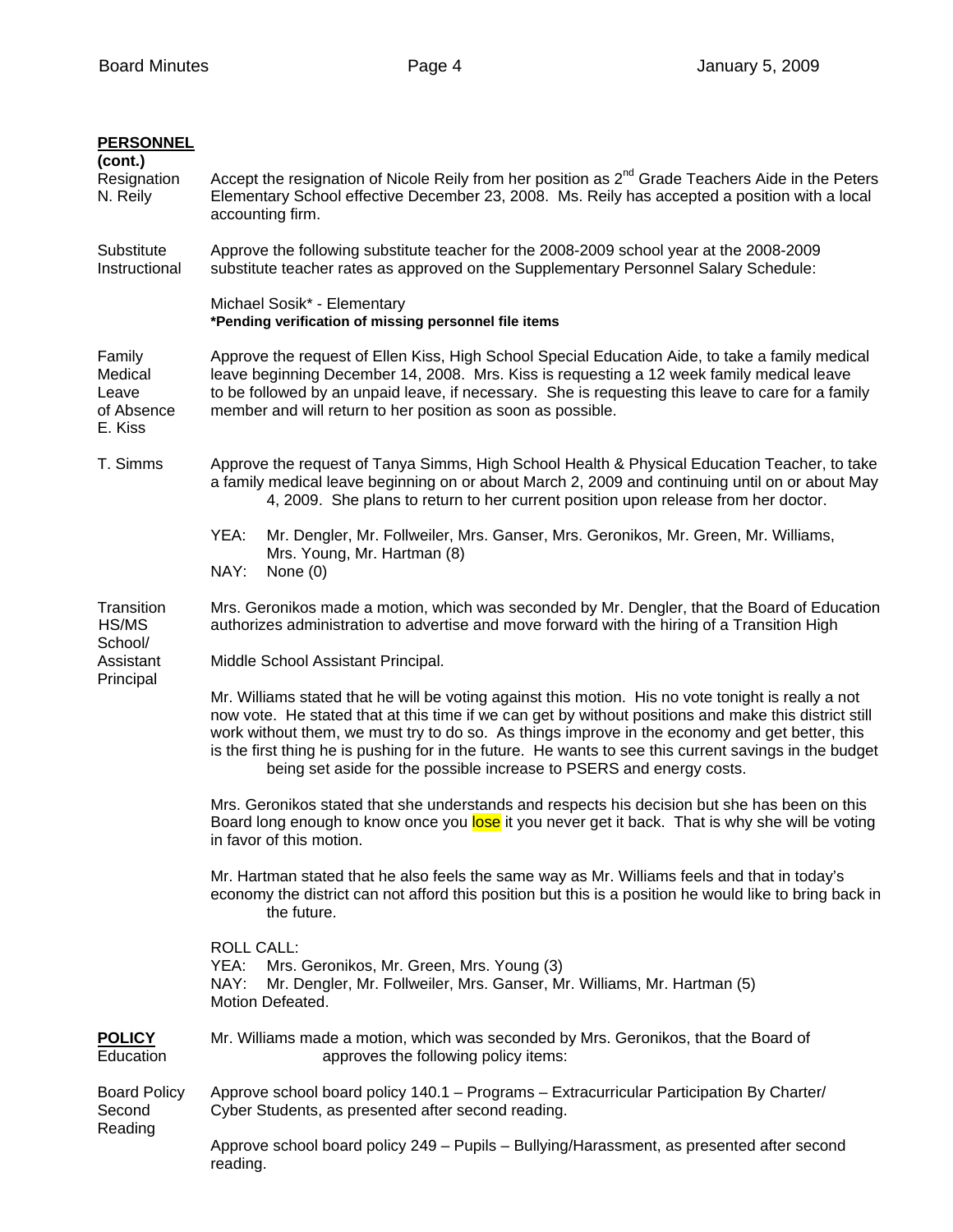|  | <b>Board Minutes</b> |
|--|----------------------|
|--|----------------------|

| <b>Board Minutes</b>                                            |                                                                                                                                                                                                                                                    | Page 5                                                                                                                          |                   | January 5, 2009                                                                                                                                                                                                                                                                                                                                                                                                                       |  |
|-----------------------------------------------------------------|----------------------------------------------------------------------------------------------------------------------------------------------------------------------------------------------------------------------------------------------------|---------------------------------------------------------------------------------------------------------------------------------|-------------------|---------------------------------------------------------------------------------------------------------------------------------------------------------------------------------------------------------------------------------------------------------------------------------------------------------------------------------------------------------------------------------------------------------------------------------------|--|
|                                                                 | second reading.                                                                                                                                                                                                                                    |                                                                                                                                 |                   | Approve school board policy 334 - Administrative Employees - Sick Leave, as presented after                                                                                                                                                                                                                                                                                                                                           |  |
| <b>POLICY</b><br>presented (cont.)                              |                                                                                                                                                                                                                                                    | Approve school board policy 414 - Professional Employees - Physical Examination, as<br>after second reading.                    |                   |                                                                                                                                                                                                                                                                                                                                                                                                                                       |  |
|                                                                 | second reading.                                                                                                                                                                                                                                    | Approve school board policy 434 – Professional Employees – Sick Leave, as presented after                                       |                   |                                                                                                                                                                                                                                                                                                                                                                                                                                       |  |
| after                                                           |                                                                                                                                                                                                                                                    | Approve school board policy 534 - Non-Professional Employees - Sick Leave, as presented<br>second reading.                      |                   |                                                                                                                                                                                                                                                                                                                                                                                                                                       |  |
|                                                                 |                                                                                                                                                                                                                                                    | presented after second reading.                                                                                                 |                   | Approve school board policy 810.1 - Operations - Drug/Alcohol Testing, Covered Drivers, as                                                                                                                                                                                                                                                                                                                                            |  |
|                                                                 |                                                                                                                                                                                                                                                    | presented after second reading.                                                                                                 |                   | Approve school board policy 810.2 - Operations - Drug/Alcohol Testing, Covered Drivers, as                                                                                                                                                                                                                                                                                                                                            |  |
| <b>Board</b><br>Governance<br>Standards/<br>Code of<br>Conduct  | Approve to reaffirm the school board standards and code of conduct referenced in school board<br>policy #011 - Local Board Procedures - Board Governance Standards/Code of Conduct as<br>recommended by the Pennsylvania School Board Association. |                                                                                                                                 |                   |                                                                                                                                                                                                                                                                                                                                                                                                                                       |  |
| <b>Field Trip</b>                                               | 5th Grade – Slatington Elementary School – State Museum & Capital Building, Harrisburg, PA –<br>June 11, 2009 - Funded through PTO and student fundraising efforts                                                                                 |                                                                                                                                 |                   |                                                                                                                                                                                                                                                                                                                                                                                                                                       |  |
|                                                                 | YEA:<br>NAY:                                                                                                                                                                                                                                       | Mr. Dengler, Mr. Follweiler, Mrs. Ganser, Mrs. Geronikos, Mr. Green, Mr. Williams,<br>Mrs. Young, Mr. Hartman (8)<br>None $(0)$ |                   |                                                                                                                                                                                                                                                                                                                                                                                                                                       |  |
| OLD<br><b>BUSINESS</b>                                          |                                                                                                                                                                                                                                                    | done in the high school and middle school buildings are getting done.                                                           |                   | Mr. Williams wants to know what the district is doing to make sure everything that needs to get                                                                                                                                                                                                                                                                                                                                       |  |
| help<br>knows that there will<br>a recent chorus program and he |                                                                                                                                                                                                                                                    | matter how the vote goes they will do a good job. He has assured Mrs. Yadush and Mrs.                                           | attended for her. | Mr. Michaels thanked Mr. Allen, Mrs. Yadush and Mrs. Chamberlain for being troopers about this.<br>There has been more than one heartfelt discussion about this issue. They assured him that no<br>Chamberlain that if they need help with observations he would be more than willing to<br>observe teachers. Mrs. Fedorcha has also offered her help in this area. He<br>be some extra added duties. Mrs. Chamberlain could not make |  |
| <b>NEW</b><br><b>BUSINESS</b>                                   | Mrs. Ganser made a motion, which was seconded by Mr. Dengler, that the Board of Education<br>approves the following new business items:                                                                                                            |                                                                                                                                 |                   |                                                                                                                                                                                                                                                                                                                                                                                                                                       |  |

Strategic Approve to accept the 2008-2014 Northern Lehigh School District Strategic Plan, as presented Plan and recommended by administration. The 5 reports are comprised of: **(Distributed to All Board Members at prior Board Meeting)** 

- ¾ Professional Development
- $\triangleright$  Teacher Induction
- ¾ Education Technology
- ightharpoonup Academic Standards and Assessment  $\geq$  Student Services
- Student Services

Resolution WHEREAS, Pennsylvania's public school board members, elected by the citizens, have served for School the Commonwealth of Pennsylvania and local communities in representing the public's Board Director interest in public education since the passage of the Free School Act in 1834; and Recognition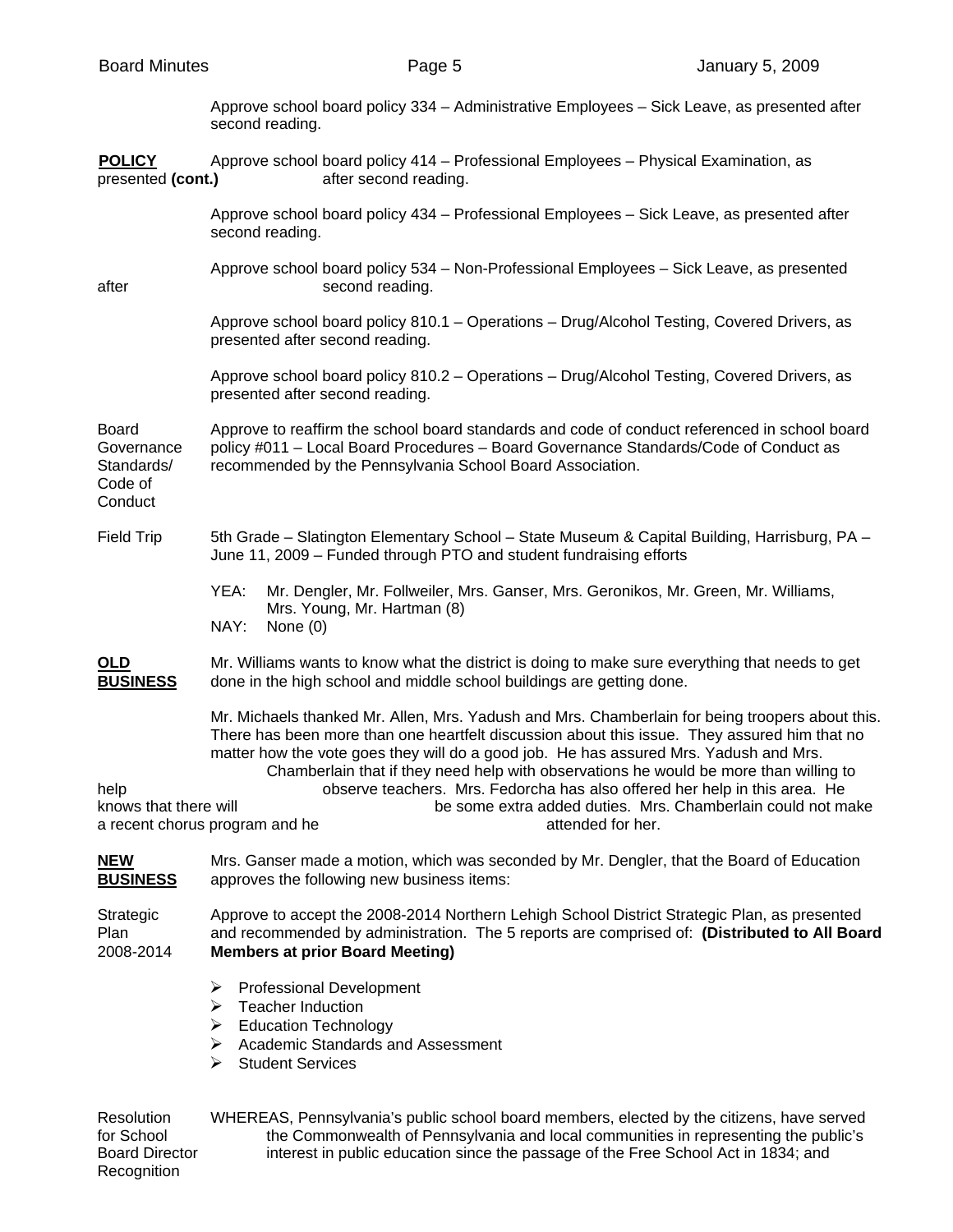Month - WHEREAS, local school directors represent their communities' beliefs and values when making January 2009 decisions about the operation of school districts, giving of their time and talent, without compensation, to provide high-quality educational opportunities that prepare children to live as productive members of society; and

## **NEW** WHEREAS, school board members ensure that standards for achievement are met and serve **BUSINESS** as advocates for the public education of the students and the enhancement of the **(cont.)** community, incorporating the community's view of what students should know and be able to do at each grade level; and

- WHEREAS, school directors are accessible to their district residents and accountable for the performance of the district's schools, serving as the community's watchdog and ensuring that tax dollars are spent wisely on education; and
- WHEREAS, the "Pride & Promise Public Schools . . . Achieve" public awareness campaign is working to highlight the success and value of public education, as well as promote the effectiveness and commitment of local school boards to providing all Pennsylvania children with an excellent education; and
- WHEREAS, the contributions of the men and women who serve on the Northern Lehigh Board of School Directors:

 Donald H. Dengler Raymond J. Follweiler, Jr. Lauren A. Ganser Lori H. Geronikos Mathias J. Green, Jr. Edward E. Hartman Donna M. Kulp Gregory S. Williams Sandi L. Young

 should be recognized and appreciated by those who benefit from the workings of our public school system;

- NOWTHEREFORE BE IT RESOLVED that the Board of Director of the Pennsylvania School Boards Association hereby proclaims the month of January as School Director Recognition Month in this commonwealth; and
- FURTHER RESOLVE that this proclamation be communicated to all school districts, school officials and local communities in a planned program which brings visibility and awareness of the role of locally elected school officials to the citizenry of this commonwealth.

## Act 1 **NORTHERN LEHIGH SCHOOL DISTRICT**  Tax Levy **BOARD OF DIRECTORS** Resolution **RESOLUTION**

 WHEREAS, on June 27, 2006, the Pennsylvania legislature passed Act 1 of Special Session 2006, entitled the "Taxpayer Relief Act" (hereinafter "Act 1");

 WHEREAS, Act 1 requires school districts to limit tax increases to the level set by an inflation index unless the tax increase is approved by voters in a referendum or the school district obtains from the Department of Education or a court of common pleas certain referendum exceptions;

> WHEREAS, Act 1 does, however, allow a board of school directors to elect to adopt a resolution indicating that it will not raise the rate of any tax for the support of the public schools for the following fiscal year by more than its index, provided this resolution must be adopted no later than 110 days prior to the date of the election immediately preceding the upcoming fiscal year;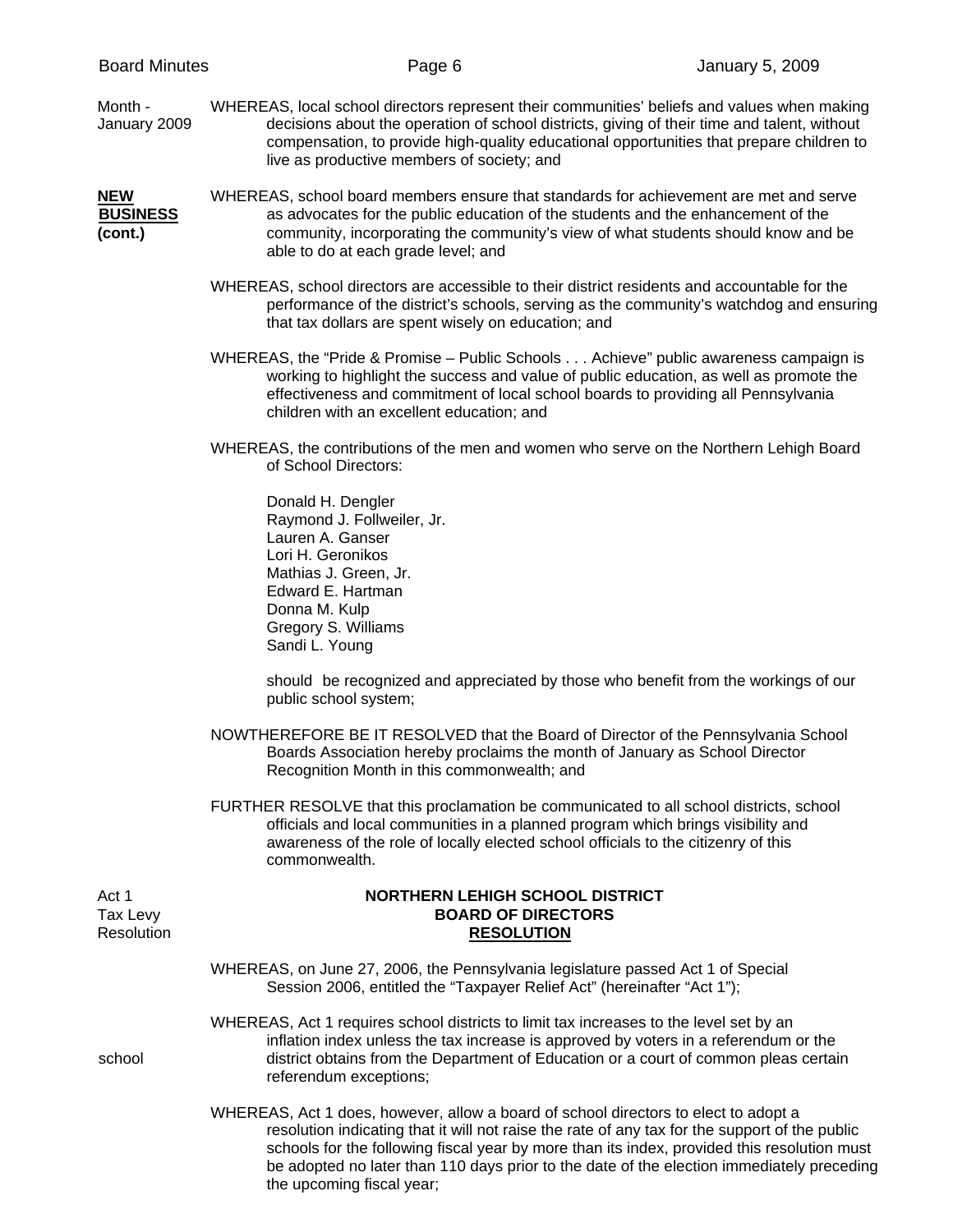|                                          | WHEREAS, the Northern Lehigh School District index for the 2009-2010 fiscal year is<br>$5.6\%$ ; |    |                                                                                                                                                                                                                                                                                                                                                                      |
|------------------------------------------|--------------------------------------------------------------------------------------------------|----|----------------------------------------------------------------------------------------------------------------------------------------------------------------------------------------------------------------------------------------------------------------------------------------------------------------------------------------------------------------------|
| <b>NEW</b><br><b>BUSINESS</b><br>(cont.) |                                                                                                  |    | WHEREAS, the Northern Lehigh School District Board of Directors has made the<br>decision that it shall not raise the rate of any tax for the support of the Northern Lehigh<br>School District for the 2009-2010 fiscal year by more than its index.                                                                                                                 |
| (hereinafter                             |                                                                                                  |    | AND NOW, on this $\underline{5^{\underline{th}}}$ day of <u>January</u> , 2009, it is hereby <b>RESOLVED</b> by the<br>Northern Lehigh School District (hereinafter "District") Board of Directors<br>"Board") the following:                                                                                                                                        |
|                                          |                                                                                                  |    | 1. The Board certifies that it will not increase any school district tax for the 2009-2010<br>school year at a rate that exceeds the index as calculated by the Pennsylvania<br>Department of Education.                                                                                                                                                             |
|                                          |                                                                                                  |    | 2. The Board certifies that it will comply with the procedures set forth in Section 687, of<br>the Pennsylvania Public School Code (hereinafter "School Code"), 24 P.S. §6-687,<br>for the adoption of its proposed and final budget.                                                                                                                                |
|                                          |                                                                                                  | 3. | The Board certifies that increasing any tax at a rate less than or equal to the index<br>will be sufficient to balance its final budget of the 2009-2010 fiscal year.                                                                                                                                                                                                |
|                                          |                                                                                                  | 4. | The Administration of the District will submit the District's information on a proposed<br>increase in the rate of a tax levied for the support of the District to the Pennsylvania<br>Department of Education on the uniform form prepared by the Pennsylvania<br>Department of Education no later than five days after the Board's adoption of this<br>Resolution. |
|                                          |                                                                                                  | 5. | The Administration of the District will send a copy of this Resolution to the<br>Pennsylvania Department of Education no later than five days after the Board's<br>adoption of this Resolution.                                                                                                                                                                      |
|                                          |                                                                                                  | 6. | The Board understands and agrees that by passing this Resolution it is not eligible to<br>seek referendum exceptions under Section 333(f) of Act 1 and is not eligible to<br>request approval from the voters through a referendum to increase a tax rate by<br>more than the index as established for the 2009-2010 fiscal year.                                    |
|                                          |                                                                                                  | 7. | Once this Resolution is passed, the Administration of the District is not required to<br>comply with the preliminary budget requirements set forth in paragraphs (a) and (c)<br>of Section 311 of Act 1. Provided, however:                                                                                                                                          |
|                                          |                                                                                                  |    | (a) The Board understands and agrees that, upon receipt of the information<br>submitted by the District as set forth in paragraphs 4 and 5 above, the<br>Pennsylvania Department of Education shall compare the District's proposed<br>percentage increase in the rate of the tax with the index.                                                                    |
|                                          |                                                                                                  |    | (b) Within ten days of the receipt of this information, the Pennsylvania Department of<br>Education shall inform the District whether its proposed tax rate increase is less<br>than or equal to the index.                                                                                                                                                          |
|                                          |                                                                                                  |    | (c) If the Pennsylvania Department of Education determines that the District's<br>proposed increase in the rate of the District's tax exceeds the index, the District<br>is subject to the preliminary budget requirements as set forth in paragraph (a)<br>and (c) of Section 311 of Act 1.                                                                         |
|                                          | YEA:                                                                                             |    | Mr. Dengler, Mr. Follweiler, Mrs. Ganser, Mrs. Geronikos, Mr. Green, Mr. Williams,<br>Mrs. Young, Mr. Hartman (8)                                                                                                                                                                                                                                                    |
|                                          | NAY:                                                                                             |    | None $(0)$                                                                                                                                                                                                                                                                                                                                                           |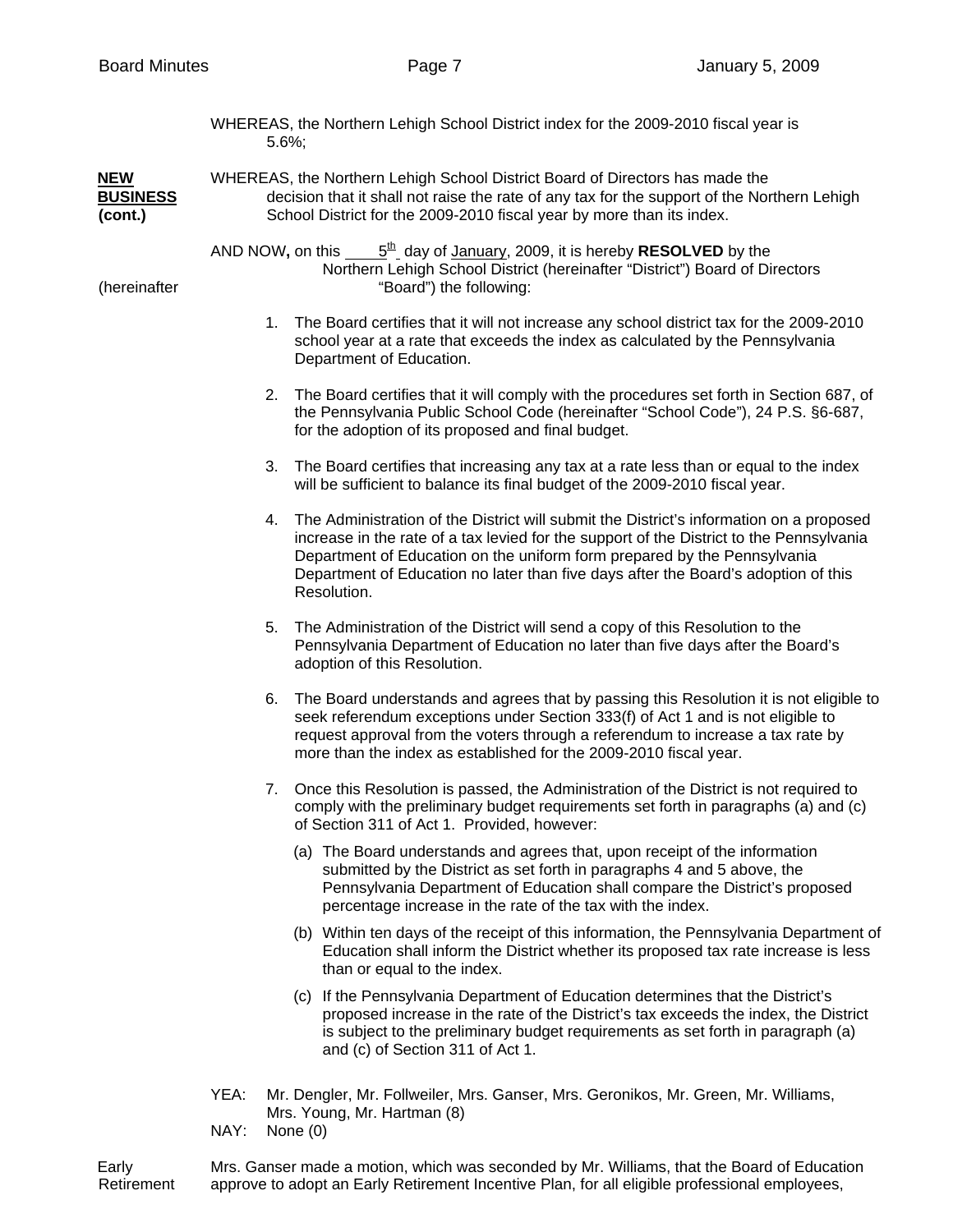| <b>Incentive Plan</b>                                           | on a voluntary basis, for the 2008-2009 school year.                                                                                                                                                                                                                                                                                                 |  |  |  |  |
|-----------------------------------------------------------------|------------------------------------------------------------------------------------------------------------------------------------------------------------------------------------------------------------------------------------------------------------------------------------------------------------------------------------------------------|--|--|--|--|
| for 2008-2009<br><b>NEW</b><br><b>BUSINESS</b><br>(cont.)<br>to | Mr. Green shared his thoughts on why he feels the Board should not approve this motion. The<br>upcoming increase in the district's contribution rate to PSERS, the amount of resources needed<br>train a new teacher, etc.                                                                                                                           |  |  |  |  |
|                                                                 | YEA:<br>None $(0)$<br>NAY:<br>Mr. Dengler, Mr. Follweiler, Mrs. Ganser, Mrs. Geronikos, Mr. Green, Mr. Williams,<br>Mrs. Young, Mr. Hartman (8)                                                                                                                                                                                                      |  |  |  |  |
|                                                                 | Mrs. Ganser made a motion, which was seconded by Mr. Dengler, that the Board of Education<br>approve to cancel next weeks regular school board meeting.                                                                                                                                                                                              |  |  |  |  |
|                                                                 | Mr. Williams stated that he feels there are things he knows we should be doing and talking about.                                                                                                                                                                                                                                                    |  |  |  |  |
| week<br>the                                                     | Mrs. Geronikos stated that they Board years ago would meet in committee meetings the first<br>and then the following week would be the board meeting when the Board voted on what<br>committees were recommending.                                                                                                                                   |  |  |  |  |
|                                                                 | Mrs. Ganser stated that many districts only have one voting board meeting a month. She stated<br>that sometimes the district is struggling to find items for the second agenda that is only 6 days<br>later.                                                                                                                                         |  |  |  |  |
|                                                                 | Mr. Melber stated that if there is no board meeting next week the bills for this month will not be<br>paid.                                                                                                                                                                                                                                          |  |  |  |  |
|                                                                 | Mrs. Ganser withdrew her motion.                                                                                                                                                                                                                                                                                                                     |  |  |  |  |
|                                                                 | Mr. Green stated that next week he would like a report on why our high school PSSA Science<br>scores were not good.                                                                                                                                                                                                                                  |  |  |  |  |
| Principal<br>a county                                           | Mrs. Yadush reported that her and Mr. Allen attended a Truancy meeting with the LCTI's<br>Group. They are in the process of creating a committee to be involved in the creation of<br>wide program that creates a more consistent approach to truancy in the county.                                                                                 |  |  |  |  |
| <b>FINANCIAL</b>                                                | Mr. Green made a motion, which was seconded by Mrs. Ganser that the Board of Education<br>approves the following financial items:                                                                                                                                                                                                                    |  |  |  |  |
| Per Capita<br>Abatements                                        | Approve abatement/exoneration requests of per capita taxes, for the residents that fall within the<br>guidelines, as presented.                                                                                                                                                                                                                      |  |  |  |  |
| <b>Renew Lease</b><br>Agreement<br>Xerox                        | Authorize the business manager to renew the 60 month lease agreement with Xerox Corporation<br>for replacement/upgrade of two (2) existing central duplicating copy machines at a total annual<br>cost not to exceed \$38,569.00. This contract shall be based on PEPPM school pricing and shall<br>include all consumable supplies and maintenance. |  |  |  |  |
| knows                                                           | Mrs. Ganser questioned all the "undeliverable's" listed on the per capita abatement/exonerations<br>list. She asked if the tax collectors are following up with trying to locate these people. She<br>some of the people on the list still live in our district.                                                                                     |  |  |  |  |
|                                                                 | Mr. Green asked the solicitor if the excuse for not paying your taxes is that you did not receive<br>your taxes a legal excuse? He was under the impression that if you did not get your taxes that<br>was not an excuse not to pay your taxes.                                                                                                      |  |  |  |  |
|                                                                 | Attorney Stopp said it is not an excuse. He said the Board may want to defer the action on this<br>item and ask the tax collector for a report as to what steps were taken and what other steps can<br>be taken that have not been taken.                                                                                                            |  |  |  |  |
| Table<br>Per Capita                                             | Mr. Green made a motion, which was seconded by Mrs. Geronikos, that the Board of Education<br>approves to table the motion to approve abatement/exoneration requests of per capita taxes, for                                                                                                                                                        |  |  |  |  |

Motion the residents that fall within the guidelines, as presented.